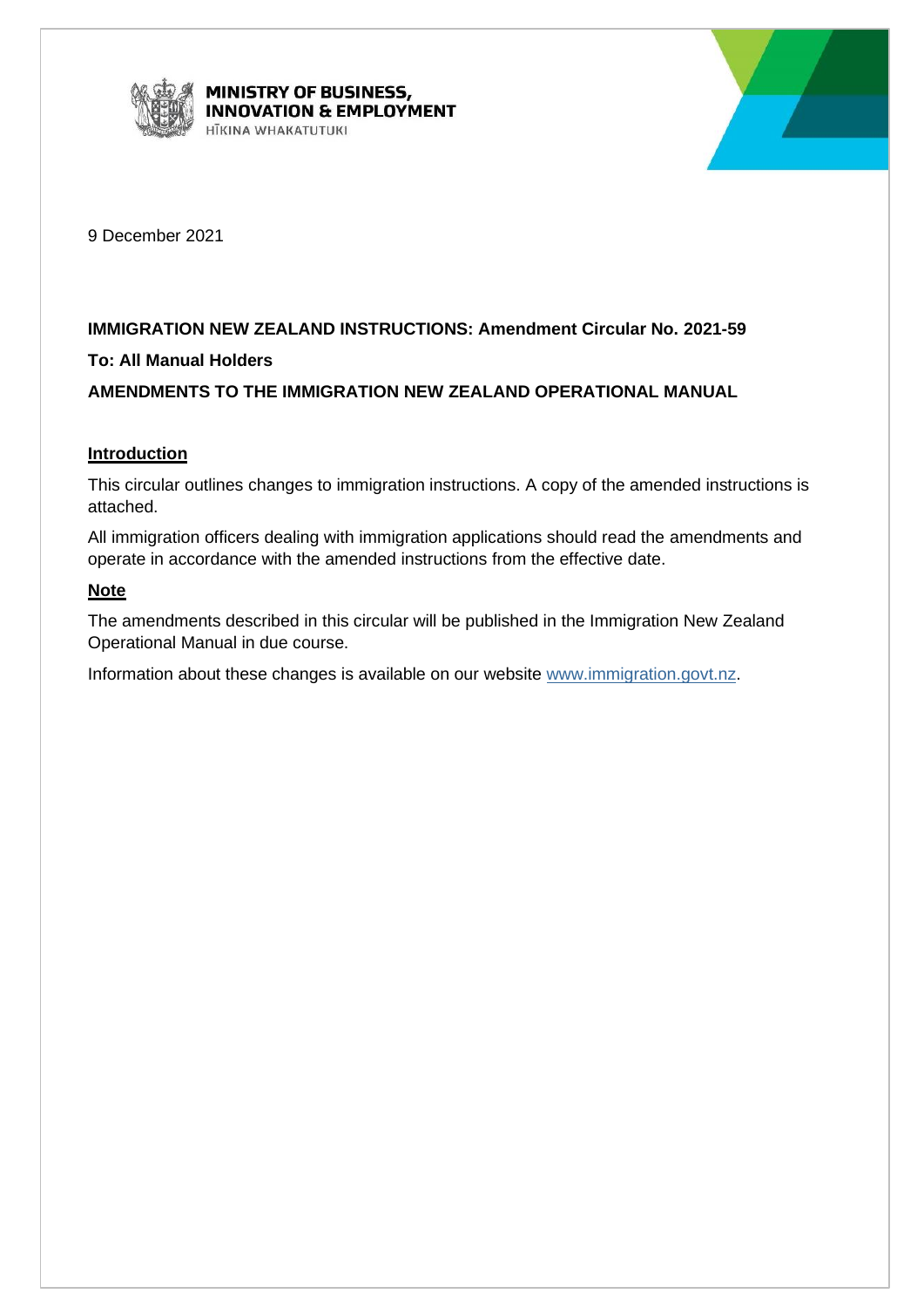*Y3.30 People who may be granted entry permission: COVID-19 E7.1 Processing an application E7.30 Approving an application R5.1 Applications determined by INZ officers*

Changes have been made to immigration instructions to:

- allow eligible resident visa holders who were granted their resident visa offshore to enter New Zealand for the first time on that visa (provided the entry permission instructions which applied on the date they submitted their application allow this), and
- make clear the policy intent of the Immigration Act 2009 (the Act) with respect to decisionmaking for the grant of a visa or entry permission for temporary and resident visa applications*.*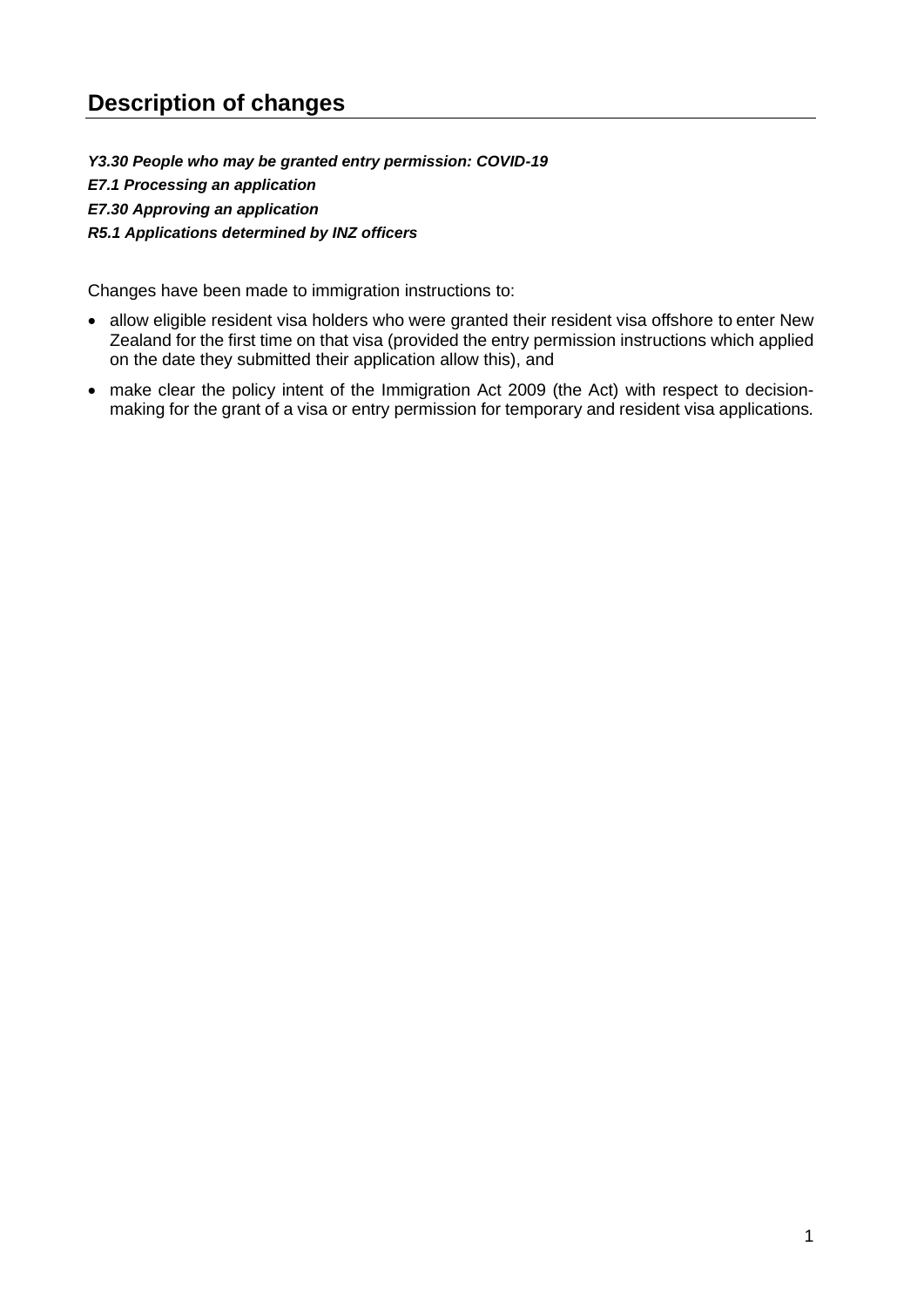**Appendix 1: Amendments to Residence and Temporary Entry (Border Entry) instructions effective from 8 December 2021**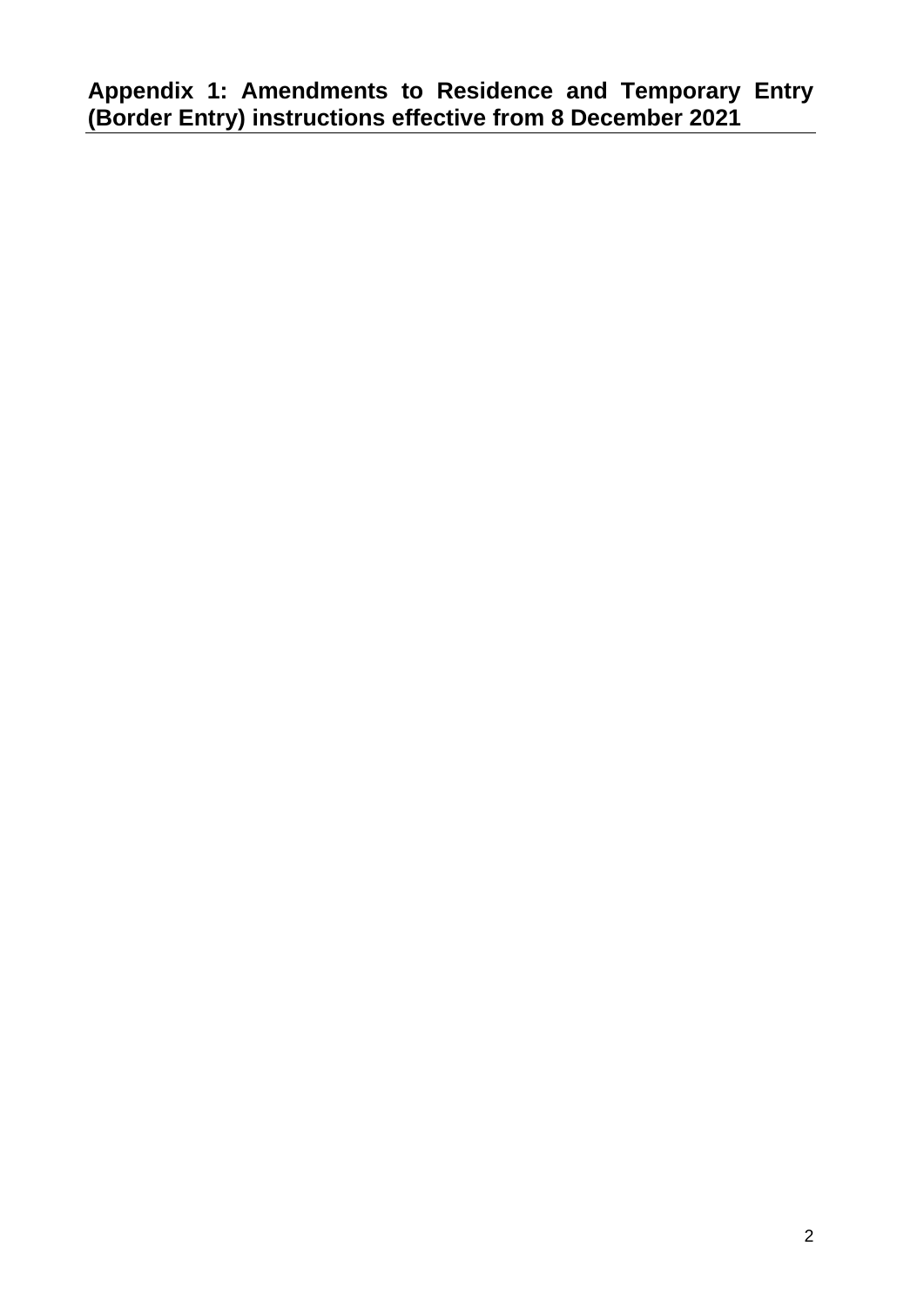#### **Y3.30 People who may be granted entry permission: COVID-19**

- Despite Y4.50(a), the following persons may be granted entry permission:
	- i. Those New Zealand residence class visa holders listed in [Y3.10\(a\)](http://inzkit/publish/opsmanual/#35375.htm)
	- ii. The partner, legal guardian or any dependent children of a New Zealand citizen or a New Zealand residence class visa holder listed at [Y3.10\(a\)](http://inzkit/publish/opsmanual/#35375.htm) who:
		- o are travelling with that New Zealand citizen or residence class visa holder; or
		- o are ordinarily resident in New Zealand; or
		- o have a visa based on their relationship to the New Zealand citizen or residence class visa holder.
	- iii. Australian citizens or a person who holds a current permanent residence visa (including a resident return visa) issued by the Government of Australia, where New Zealand is their primary place of established residence.
	- iv. Diplomats accredited to New Zealand and currently resident in New Zealand.
	- v. New diplomatic and consular personnel filling established positions at a foreign mission or consular post in New Zealand.
	- vi. Other diplomatic and consular personnel authorised by the Minister of Foreign Affairs or their delegate where there is a compelling national interest.
	- vii. Holders of a resident visa granted under the COVID-19 Support residence instructions ( $SI$ ).
	- viii. Persons who previously held their initial resident visa while in New Zealand, and are the holders of a second or subsequent resident visa granted offshore, and who are travelling to New Zealand for the first time as the holder of that visa.
	- ix. Positioning aircraft crew travelling to New Zealand as a passenger (other than a transit passenger) on a commercial aircraft for the purpose of leaving New Zealand as aircraft crew in the course of a scheduled international service.
	- x. A person who:
		- o has travelled to New Zealand directly from Australia, the Cook Islands or Niue; and
		- o travelled to New Zealand on a Quarantine-Free Travel flight (as defined in the COVID-19 Public Health Response (Air Border) Order (No 2) 2020); and
		- o on boarding the flight, has been present in either of the following for the specified 14-day period (as defined in the COVID-19 Public Health Response (Air Border) Order (No 2) 2020)
			- the Cook Islands or New Zealand (if travelling from the Cook Islands); or
			- Niue or New Zealand (if travelling from Niue); or
			- Australia or New Zealand (if travelling from Australia).
	- xi. A person who has travelled to New Zealand directly from Australia; and
		- o is the holder of a resident visa; or
		- o is the holder of a temporary visa who last departed from New Zealand on or after 6 April 2021; or
		- o is an Australian citizen or a person who holds a current permanent residence visa (including a resident return visa) issued by the Government of Australia who last departed from New Zealand on or after 6 April 2021; or
		- o the partner, parent or dependent child of:
			- a New Zealand citizen
			- the holder of a resident visa
			- the holder of a temporary visa who last departed from New Zealand on or after 6 April 2021
			- an Australian citizen or a person who holds a current permanent residence visa (including a resident return visa) issued by the Government of Australia who last departed from New Zealand on or after 6 April 2021
	- xii. Persons who were in Afghanistan on 15 August 2021 and who on 19 August 2021 held and continue to hold either a valid temporary entry class visa or a residence class visa which was granted when the person was offshore and the person is arriving in New Zealand for the first time.
	- xiii. A person who:
		- o is either:
			- The holder of a resident visa; or
			- An Australian citizen or a person who holds a current permanent residence visa (including a resident return visa) issued by the Government of Australia; and
			- o has travelled to New Zealand directly from Samoa, Vanuatu or Tonga; and
			- o travelled to New Zealand on a Quarantine-Free Travel flight (as defined in the COVID-19 Public Health Response (Air Border) Order (No 2) 2020); and on boarding the flight, has been present in either of the following for the specified 14-day period (as defined in the COVID-19 Public Health Response (Air Border) Order (No 2) 2020):
				- Samoa or New Zealand (if travelling from Samoa); or
				- Vanuatu or New Zealand (if travelling from Vanuatu); or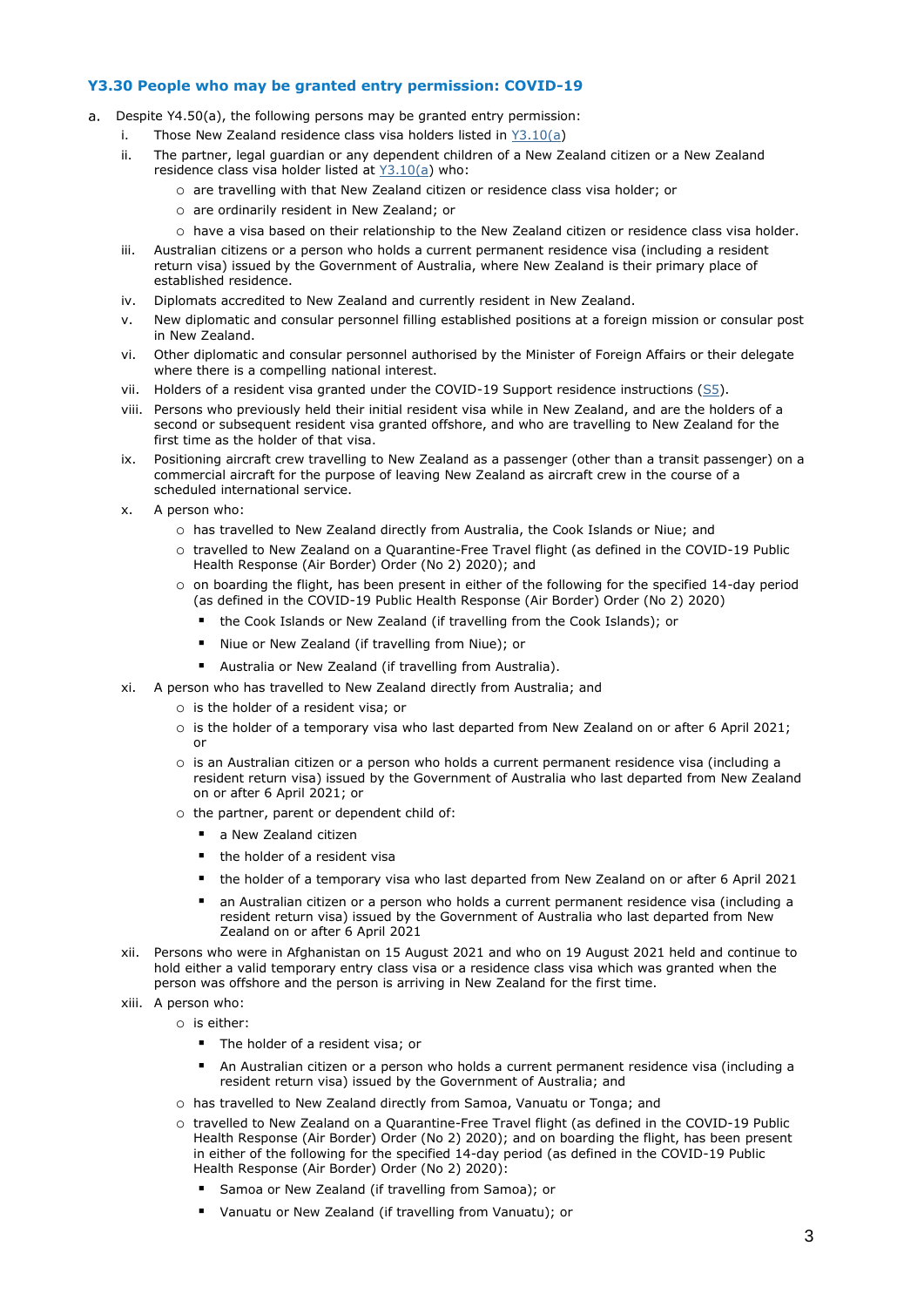- Tonga or New Zealand (if travelling from Tonga); or
- Tokelau, Samoa or New Zealand (if travelling from Tokelau).

xiv. The holder of a resident visa granted while outside of New Zealand who:

- is arriving in New Zealand for the first time as the holder of that visa; and
	- the entry permission instructions in effect on the date of the resident visa application allowed holders of that visa to travel to and enter New Zealand.

**Note:** For the purpose Y3.30(a)(xi), dependent child has the meaning given by section 4 of the Immigration Act 2009, and parent, in relation to a dependent child, means a person on whom the child is dependent.

b. A person may be granted entry permission if they are the holder of a temporary entry class visa which either:

- i. was granted or varied under the COVID-19 Support Restricted Temporary Entry Instructions; or
- ii. has a condition that the holder carries out a critical purpose while they are in New Zealand.

**Note:** A person who was granted a second or subsequent resident visa by special direction on 11 September 2020 (i.e a person who held a resident visa with travel conditions which expired between 2 February 2020 and 11 September 2020 and had previously been in New Zealand as a resident but were outside New Zealand on 11 September 2020), is considered to hold a second or subsequent resident visa for the purposes of Y3.30(a)(viii). Quarantine-Free Travel is provided for by orders under the Covid-19 Public Health Response Act 2020. The COVID-19 Public Health Response (Air Border) Order (No 2) 2020 defines Quarantine-Free Travel (QFT) places, ports, carriers and persons. QFT is currently only possible for people arriving by the air border as part of a scheduled international service in accordance with the Air Border Order. Anyone arriving by private aircraft or by the maritime border are still subject to the border restrictions.

In the Air Border Order, the specified 14-day period means the period that:

(a) starts at the beginning of the 14th day before the day on which the person boards the aircraft undertaking the QFT flight concerned, and

(b) ends when the person boards the aircraft.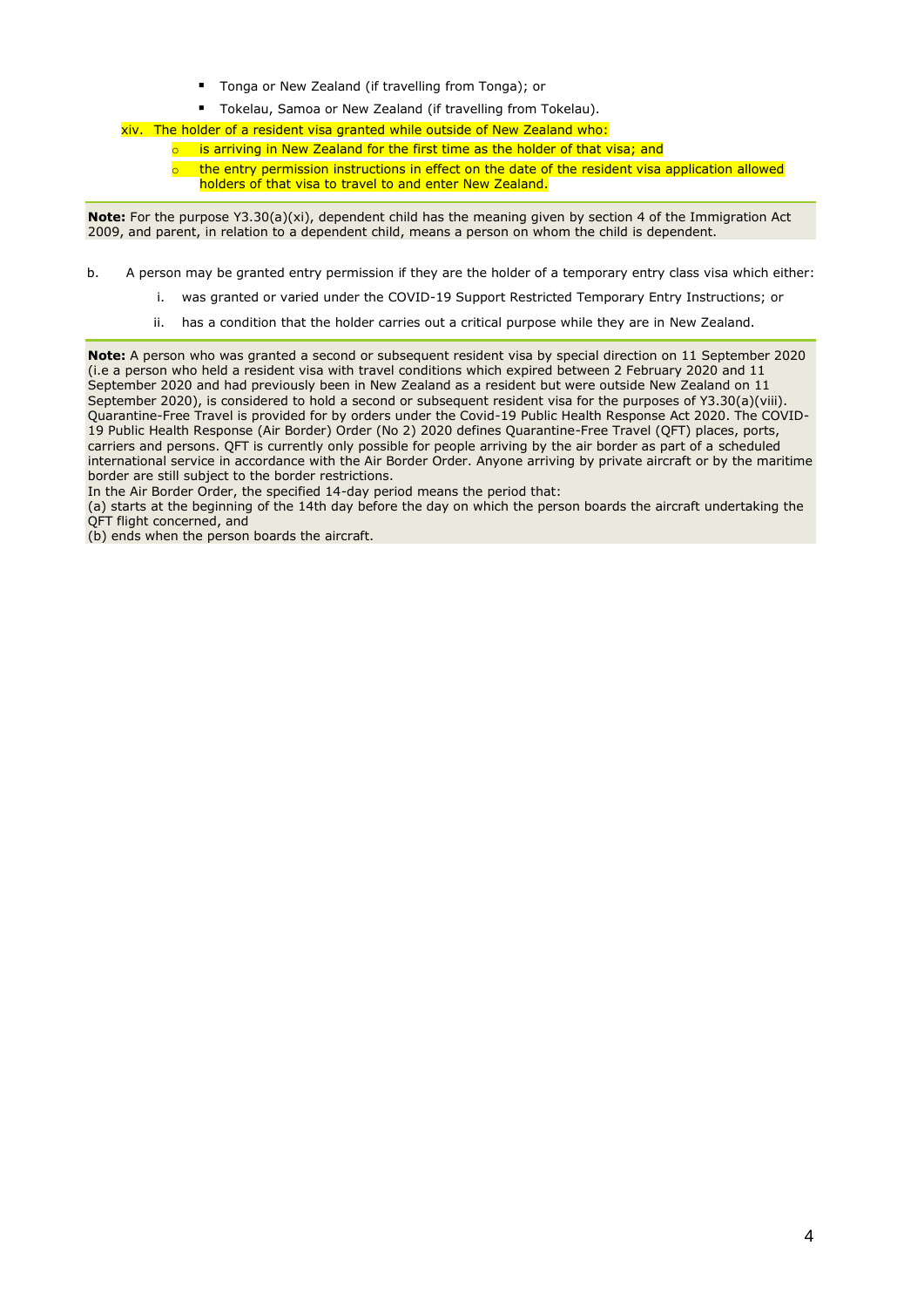**Appendix 2: Amendments to Temporary Entry instructions effective from 8 December 2021**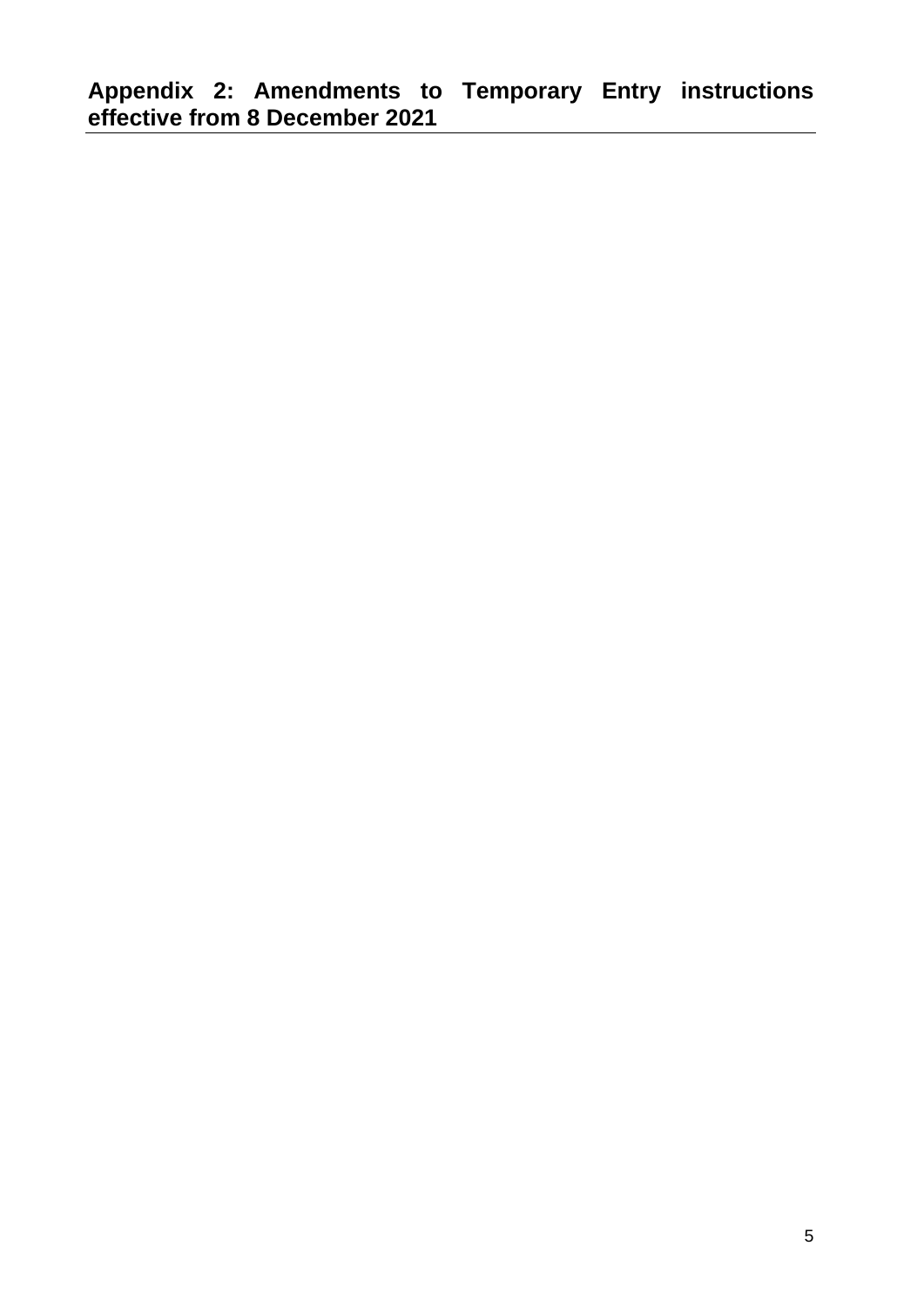#### **E7.1 Processing an application**

#### *See also Immigration Act 2009 s 43*

*See also Immigration (Visa, Entry Permission, and Related Matter) Regulations 2010 regs 10, 11, 12, 13*

- $a_{1}$ Immigration officers must be satisfied that applicants for temporary entry and entry permission have met the health and character requirements for temporary entry (see [A4](http://inzkit/publish/opsmanual/#35154.htm) and A5); and the requirements for the particular category of visa; and that they are bona fide applicants (see [E5\)](http://inzkit/publish/opsmanual/#34338.htm).
- Applicants may be required to present further documents, a medical examination or attend an interview.
- An immigration officer determining a temporary application from a person who is offshore must have no reason to believe that person would be refused entry permission, if the visa is granted.
- d. In making the determination set out at (c) above, the immigration officer should take into account:
	- i. for applications subject to temporary entry instructions, the most recent version of the relevant Border **Entry instructions.**
	- ii. for applications subject to restricted temporary entry instructions, the relevant Border Entry instructions in effect at the time the application was made.
- e. An immigration officer making the determination set out at (c) above is not required to consider whether the applicant is likely to be granted entry permission as an exception to instructions.

#### **E7.1.1 Checking for information from previous applications**

Immigration officers should check previous applications for relevant information, and if necessary contact the branches or offices that processed the previous applications, especially if applicants are applying outside their home country.

#### **E7.1.5 Referral to appropriate receiving office**

When assessing applications lodged at an office other than the designated receiving office for the applicant's country of nationality, immigration officers should refer to [Z5](http://inzkit/publish/opsmanual/#35007.htm) and where necessary refer the application to the appropriate receiving office before making a decision on the application.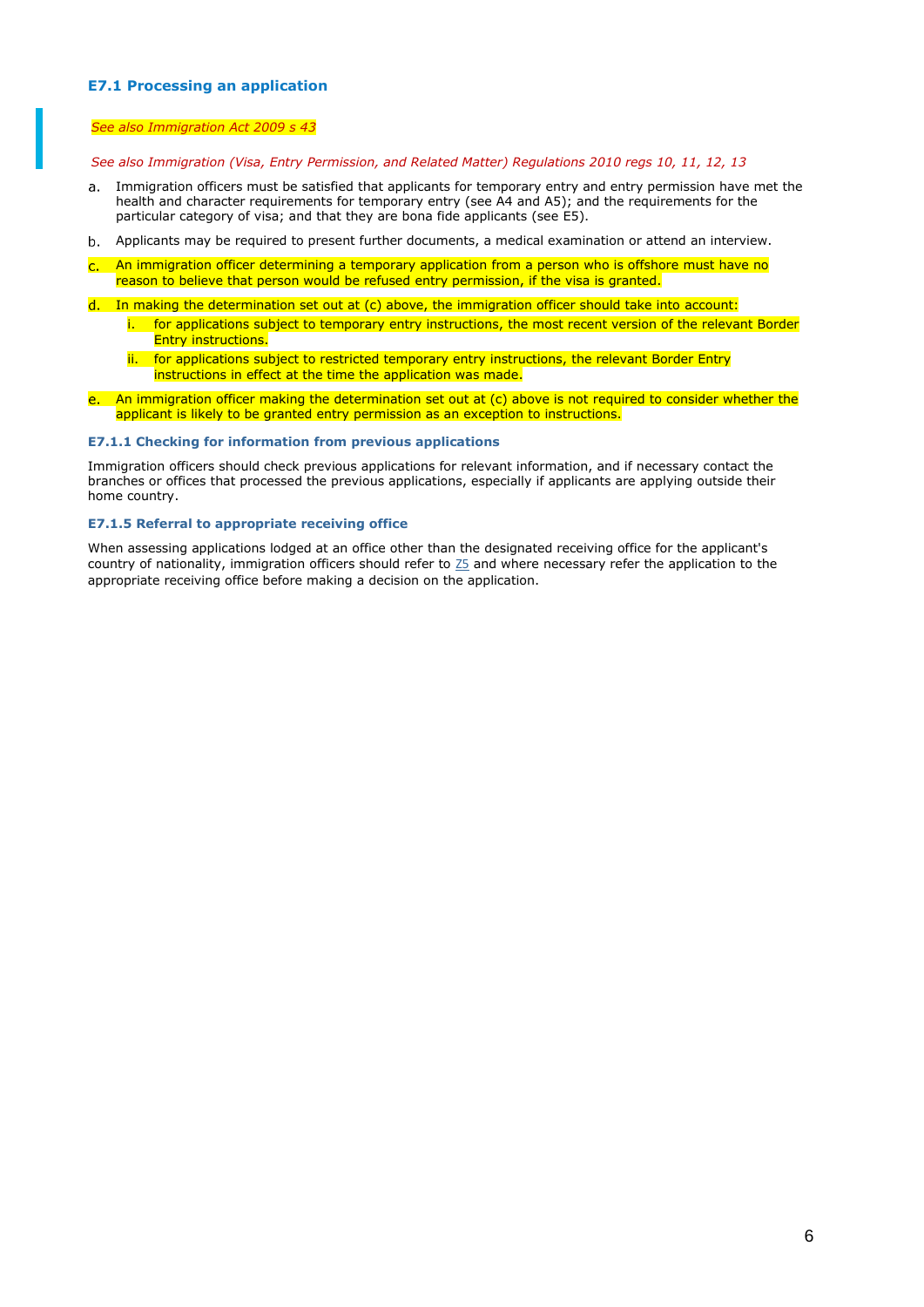### **E7.30 Approving an application**

#### *See also Immigration Act 2009 s 43*

- a. Applications for temporary entry class visas or entry permission may be approved if the immigration officer is satisfied that:
	- $\frac{1}{1}$  the applicant has provided the evidence required by immigration instructions, and any additional evidence requested by the immigration officer; and
	- ii. the applicant meets the requirements of the relevant temporary entry immigration instructions as well as applicable generic temporary entry instructions; and
	- iii. If the applicant is offshore, there is no reason to believe that the applicant would be refused entry permission, if the visa is granted (see E7.1(c)-(e)).